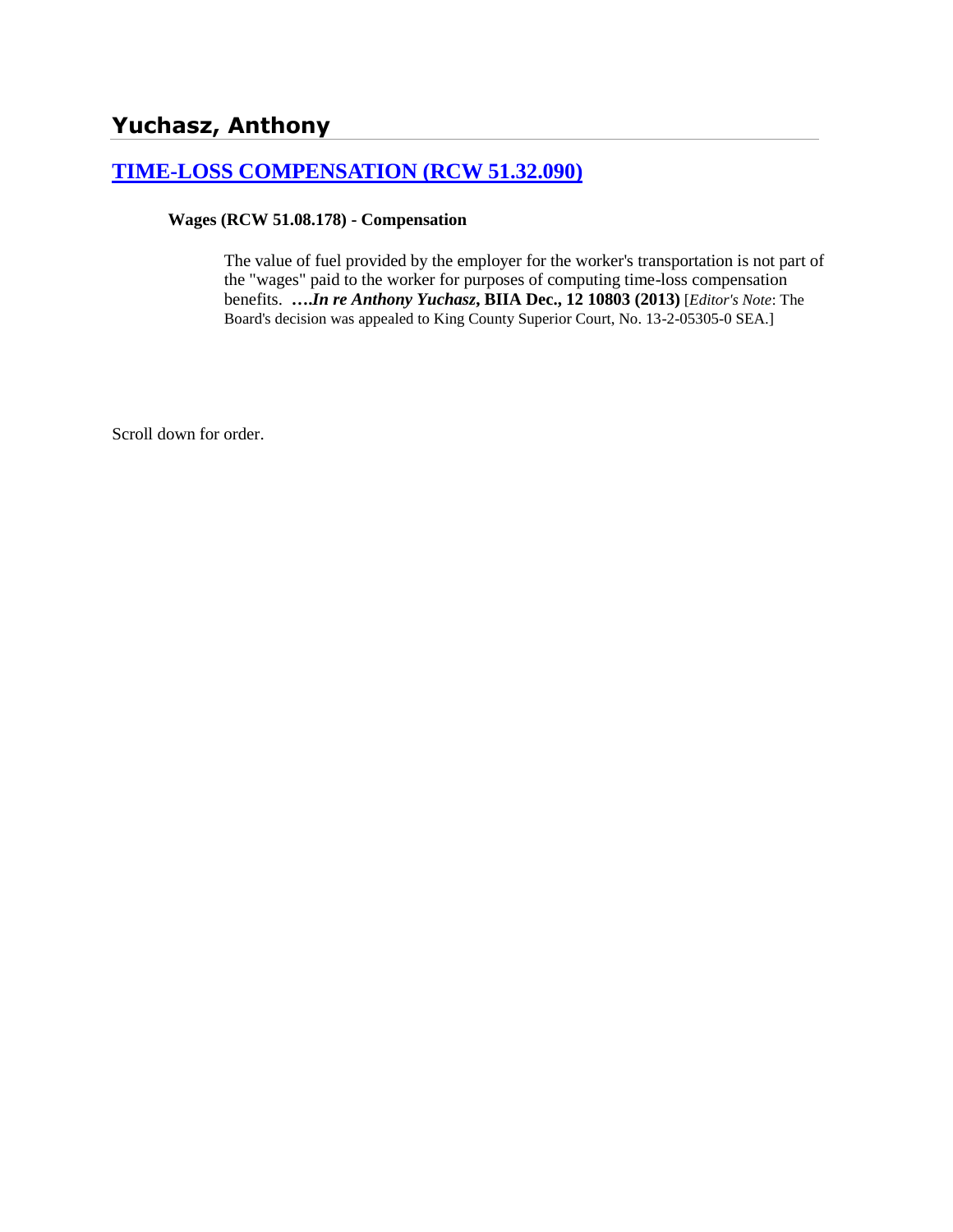# **BEFORE THE BOARD OF INDUSTRIAL INSURANCE APPEALS STATE OF WASHINGTON**

**)**

**IN RE: ANTHONY J. YUCHASZ ) DOCKET NO. 12 10803**

**CLAIM NO. AP-56089 ) DECISION AND ORDER**

APPEARANCES:

1

2

3

4

5 6

7

8

9

10

11

12

13 14

15

16

17

18

19

20

21

22

23

24

25

26

27

28

29

30

31

32

Claimant, Anthony J. Yuchasz, by Law Office of William D. Hochberg, per William D. Hochberg

Employer, Computer Power & Service, Inc., None

Department of Labor and Industries, by The Office of the Attorney General, per Erica Koscher, Assistant

 The claimant, Anthony J. Yuchasz, filed a protest on December 13, 2011, forwarded to the Board of Industrial Insurance Appeals as a direct appeal on February 6, 2012, from an order of the Department of Labor and Industries dated December 8, 2011. In this order, the Department affirmed a July 26, 2011 order in which it set Mr. Yuchasz's total gross monthly wage from all employment at the time of injury at \$6,531.76 without including an amount for fuel. The Department order is **AFFIRMED.** 

# **DECISION**

As provided by RCW 51.52.104 and RCW 51.52.106, this matter is before the Board for review and decision. The Department filed a timely Petition for Review of an October 3, 2012 Proposed Decision and Order in which the industrial appeals judge granted the claimant's motion for summary judgment; reversed the December 8, 2011 Department order; and "remanded to the Department to calculate the claimant's loss of earnings benefits based on his wages, including the reasonable value of the cost of fuel for him to travel to and from his home to the worksite." PD&O at 3.

Mr. Yuchasz contends that the value of the transportation fuel his employer provided at the time of injury for his commute to and from work should be included in his wages under RCW 51.08.178(1), which provides: "The term 'wages' shall include the reasonable value of board, housing, fuel, or other consideration of like nature received from the employer as part of the contract of hire . . . ." We have granted review because the Board has previously interpreted the statutory reference to "fuel" to refer to home utility expenses, not transportation costs. *In re*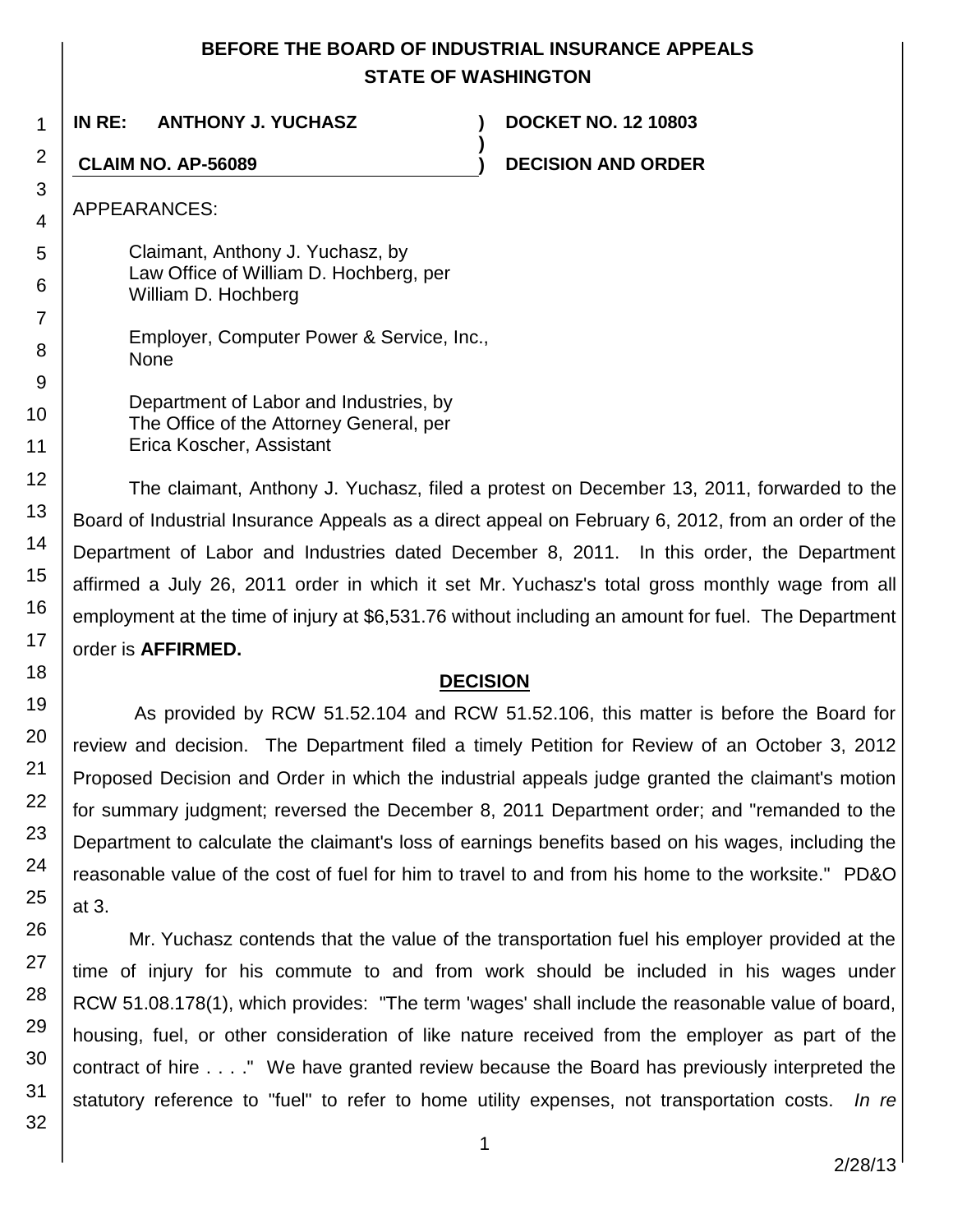1 2 3 4 *Douglas M. Brammer*, Dckt. No. 06 10641 (February 7, 2007). Based on *Brammer*, *Cockle v. Department of Labor & Indus.*, 142 Wn.2d 801 (2001), and WAC 296-14-524, we conclude that the value of the fuel the employer provided Mr. Yuchasz for traveling between his home and his work cannot be included as wages under RCW 51.08.178(1).

5 6 7 8 9 10 11 The Department responded to the claimant's motion for summary judgment but did not file a cross-motion of its own. Nonetheless, because there is no genuine dispute about any material fact, the Department is entitled to a decision as a matter of law as contemplated by CR 56. *Leland v. Frogge*, 71 Wn.2d 197, 201 (1967); *Washington Ass'n of Child Care Agencies v. Thompson*, 34 Wn. App. 225, 234, rev. denied, 99 Wn.2d 1020 (1983); *Impecoven v. Department of Revenue*, 120 Wn.2d 357, 364 (1992); *In re Jay A. Williams*, Dckt. No. 05 10724 (January 18, 2006), 3-4; and *In re Anthony Sakellis*, Dckt. No. 10 C1058 (July 20, 2011), 5-6.

12 13 14 15 16 17 18 In resolving this appeal we have considered the Claimant's Motion for Summary Judgment along with the Declaration of Claimant; the Department's Response to Claimant's Motion for Summary Judgment, along with the Declarations of Kelly Dwyer and Erica Koscher, and Attachments A and B, which consist of the July 26, 2011, and December 8, 2011 Department orders; the Claimant's Reply; and the clarifications made during the hearing on the motion, as explained below. Because we are finding in the Department's favor, we have construed the evidence in the light most favorable to the claimant.

19 20 21 22 23 24 According to Mr. Yuchasz's Declaration, he was employed as an electrician at the time of his February 22, 2011 industrial injury. At that time, he "was provided with the use of a company car. My employer supplied the fuel for the car." Declaration at paragraph 5. He returned to work on August 16, 2011, in a light-duty position and received loss of earning power benefits from August 16, 2011, to April 3, 2012. "These benefits did not include the cost of fuel that had been previously supplied by my employer at the time of my injury." Declaration at paragraph 9.

25 26 27 The claimant's assertions regarding the provision of the company car at the time of his injury are in accord with what Kelly Dwyer, the Vice President of Computer Power & Service, Inc., (CPSI) stated in her Declaration:

- 4. Up through the date of the industrial injury, Anthony Yuchasz used a company vehicle to perform his regular duties.
- 5. This company vehicle contained the tools that Mr. Yuchasz needed to perform his job duties for CPSI.
	- 6. At night, Mr. Yuchasz kept the vehicle at his home.

28

29

30

31

32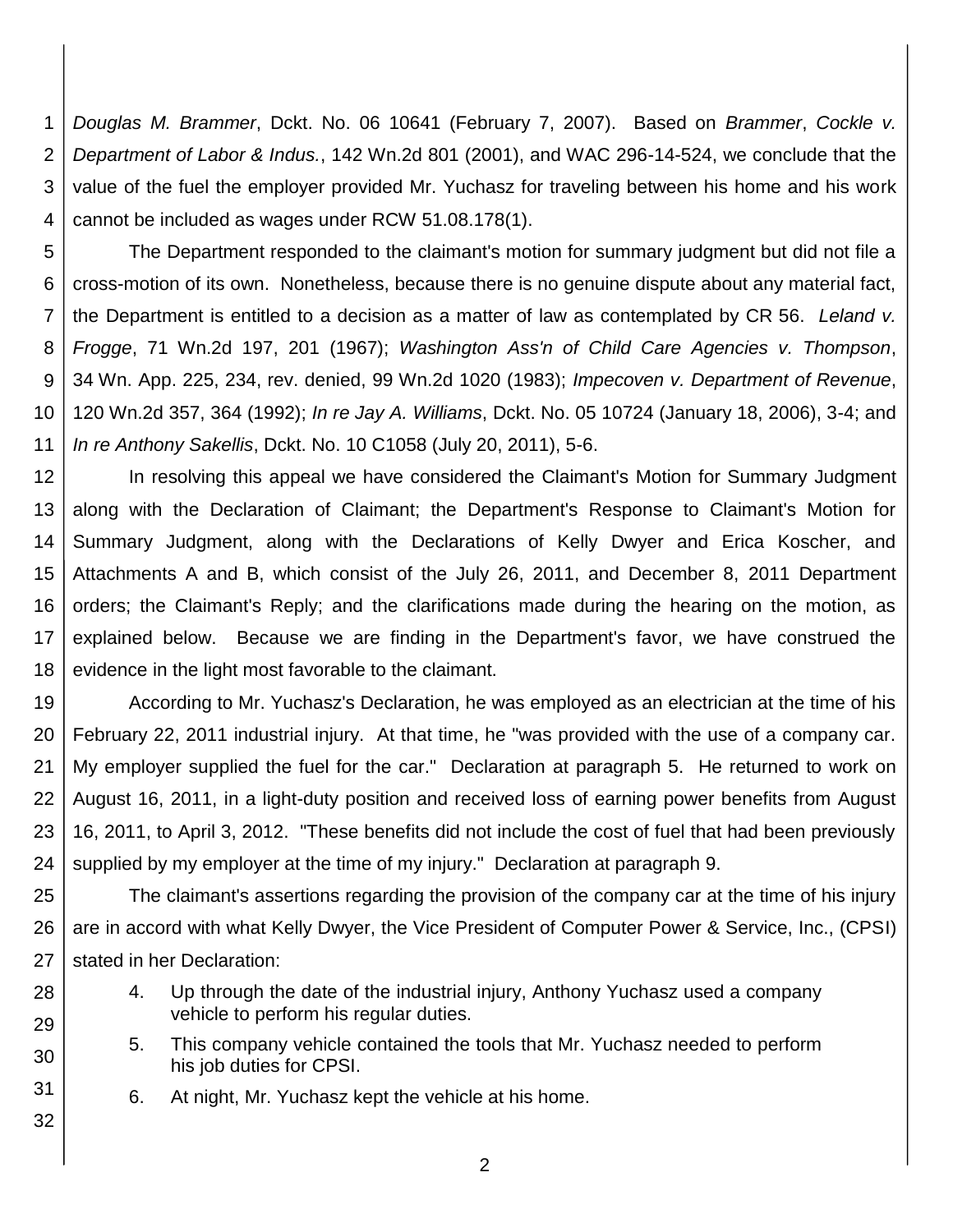- 7 Mr. Yuchasz traveled from his home to the first job site of the day, and from the last job site of the day to his home, as well as to job sites in between, in this company vehicle.
- 8. The fuel for the vehicle was paid for by CPSI.
- 11. The company vehicle is not to be used for personal use.
- 12. When Mr. Yuchasz returned to light duty work, this vehicle was no longer available to Mr. Yuchasz to use as it had been re-assigned to another full-time, regular duty employee.

9 10 11 12 13 14 15 16 17 Based on the foregoing it is undisputed that CPSI was providing a vehicle and the associated fuel at the time of the injury and after the injury Mr. Yuchasz no longer had the use of the company vehicle. There is a discrepancy between Mr. Yuchasz's and Ms. Dwyer's Declarations on the question of whether he received reimbursement for the use of his personal vehicle when he returned to work at light duty. Ms. Dwyer stated: "13. Upon returning to light duty, Mr. Yuchasz was reimbursed for use of his personal vehicle when used to travel between job sites." In contrast, Mr. Yuchasz stated: "10. I have not received any reimbursement for my out-of-pocket expenses related to operating my own car during the course of employment; 11. I have not received any reimbursement for the cost of fuel since I returned to work."

18 19 20 21 22 23 Despite these assertions in Mr. Yuchasz's Declaration, his attorney agreed at the motion hearing that after Mr. Yuchasz returned to work at light duty, the employer "reimburse[d] him for fuel from job site to job site," but not for travel between his home and his work. 8/16/12 Tr. at 7. According to Mr. Yuchasz's attorney, "coming and going [is] not included as part of the calculation that he's getting now." 8/16/12 Tr. at 7. These assertions are consistent with Ms. Dwyer's Declaration and we accept them as true.

24 25 26 27 28 29 30 31 With these undisputed facts in mind, we turn to the legal question of whether any portion of the value of the fuel the employer provided for the company vehicle prior to Mr. Yuchasz's injury should be included in the calculation of his wage. Under RCW 51.08.178(1), the wage at time of injury includes monetary wages as well as certain in-kind consideration received from the employer as part of the contract of hire. CPSI paid directly for the fuel used by the company vehicle it provided to Mr. Yuchasz rather than having him bear those costs and then reimbursing him. Thus, the parties' dispute does not center on monetary wages or the question of whether cash reimbursement for transportation costs should be included in the wage calculation. Rather, the

32

1

2

3

4

5

. . .

6

7

8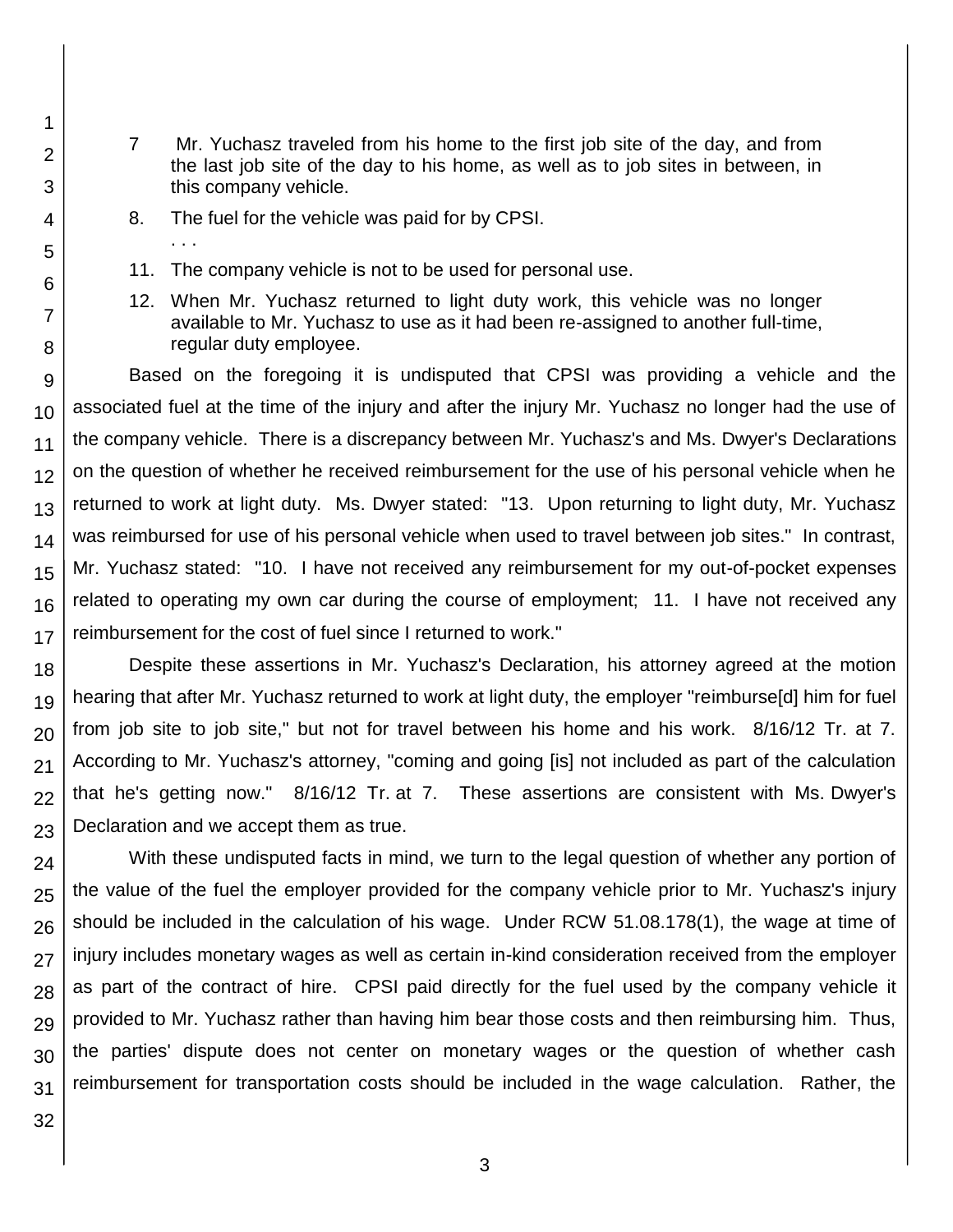1 2 issue is whether the value of transportation fuel is includable in wages as in-kind employer-provided consideration similar to room, board, and health insurance under a *Cockle* analysis.

3 4 5 6 7 8 In *Brammer*, the Board addressed facts similar to those in the current appeal. Mr. Brammer was a ranch manager. His employer provided a truck and paid for all related expenses, including fuel. After Mr. Brammer was injured, he no longer received that benefit and sought to have the value of the fuel the employer had previously provided included in his wage at the time of injury. The Board held that the word "fuel" in RCW 51.08.178(1) refers to home utilities, not transportation fuel.

9 10 11 12 13 14 15 The Board reasoned that under the eiusdem generis rule of statutory construction when a general word follows an enumeration of specific words, it should be interpreted as referring to things that are similar to the specific words. Here, the word "fuel" appears in the following list: "The term 'wages' shall include the reasonable value of board, housing, fuel, or other consideration of like nature received from the employer as part of the contract of hire . . . ." RCW 51.08.178(1). The Board held that because "fuel" follows "board" and "housing," it refers to the costs of home utilities rather than to transportation expenses.

16 17 18 19 20 21 22 The Board then turned to the question of whether transportation fuel could be included in wages under the phrase "or other consideration of like nature received from the employer as part of the contract of hire." In *Cockle*, the supreme court held that health insurance benefits are included in that catchall phrase because, like "board, housing, and fuel," they are "core, nonfringe benefits critical to protecting the basic health and survival of workers." *Cockle*, at 823. The question in *Brammer* was whether transportation fuel is likewise necessary to meet basic survival needs and the Board concluded that, unlike home utility fuel, it was not.

23 This analysis is consistent with WAC 296-14-524, which provides:

How do I determine whether an employer provided benefit qualifies as "consideration of like nature" to board, housing and fuel?

To qualify as "consideration of like nature" the employer provided benefit must meet all of the following elements:

(1) The benefit must be objectively critical to protecting the worker's basic health and survival at the time of injury or date of disease manifestation.

(a) The benefit must be one that provides a necessity of life at the time of injury or date of disease manifestation without which employees cannot survive a period of even temporary disability.

31 32

24

25

26

27

28

29

30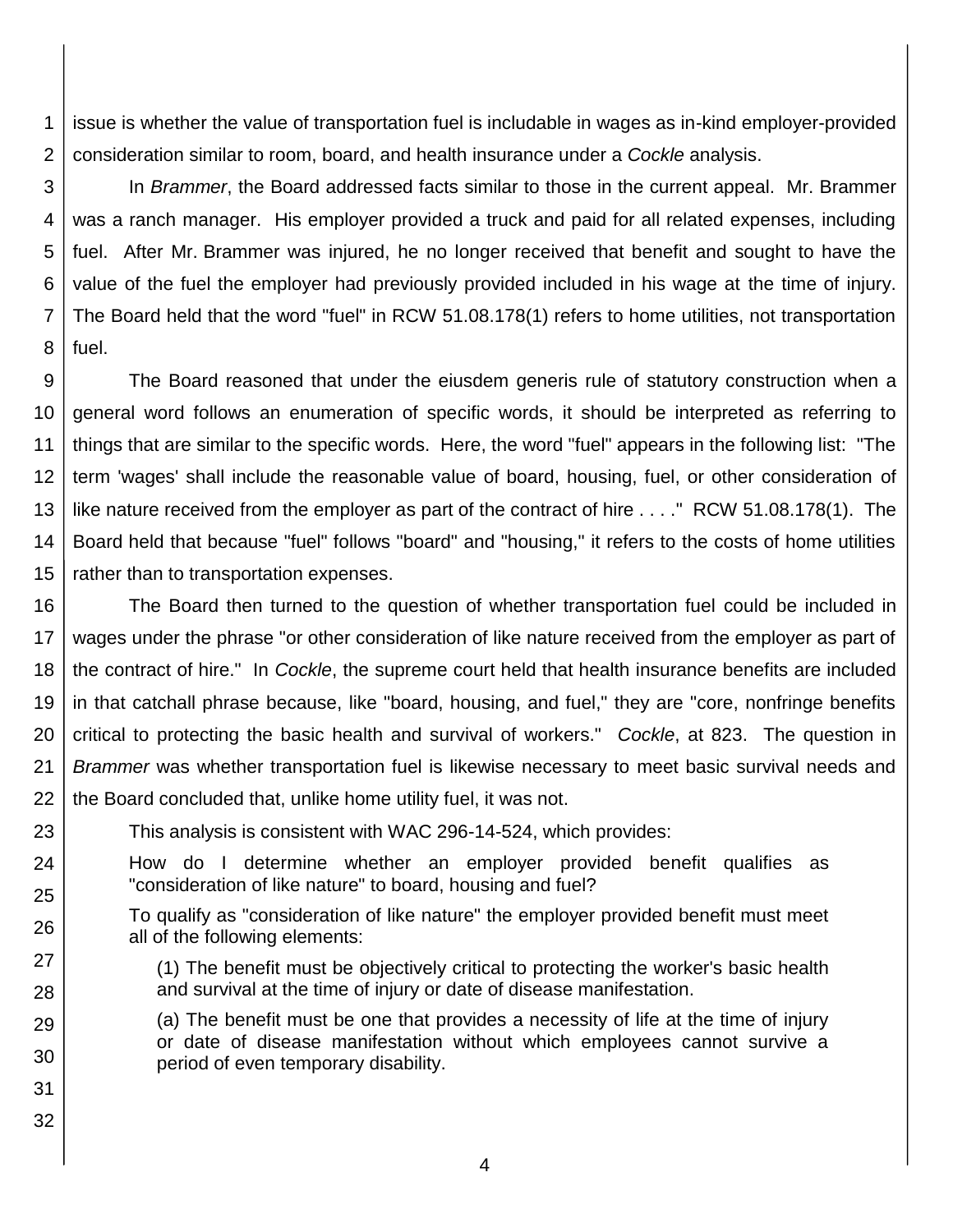| 1<br>$\overline{2}$ |                | (b) This is not a subjective determination. The benefit must be one that virtually<br>all employees in all employment typically use to protect their immediate health<br>and survival while employed. |
|---------------------|----------------|-------------------------------------------------------------------------------------------------------------------------------------------------------------------------------------------------------|
| 3                   |                | (c) The benefit itself must be critical to protecting the employee's immediate                                                                                                                        |
| 4<br>5              |                | health and survival. The fact that a benefit has a cash value that can be<br>assigned, transferred, or "cashed out" by an employee and used to meet one or                                            |
| 6                   |                | more of the employee's basic needs is not sufficient to satisfy this element.                                                                                                                         |
|                     |                | Consistent with <i>Brammer</i> , we conclude that unlike home utility fuel, transportation fuel used                                                                                                  |
| $\overline{7}$      |                | to commute to and from work is not a core, non-fringe benefit critical to protecting the basic health                                                                                                 |
| 8                   |                | and survival of workers. Based on Brammer, Cockle, WAC 296-14-524, and RCW 51.08.178, the                                                                                                             |
| 9                   |                | Department correctly excluded the transportation fuel supplied by CPSI from the wage at time of                                                                                                       |
| 10                  |                | injury. Because the facts are not in dispute, entry of summary judgment in favor of the Department,                                                                                                   |
| 11                  |                | the nonmoving party, is appropriate. <i>Impecoven</i> , 120 Wn.2d at 364.                                                                                                                             |
| 12                  |                | <b>FINDINGS OF FACT</b>                                                                                                                                                                               |
| 13                  | 1 <sub>1</sub> | On April 4, 2012, an industrial appeals judge certified that the parties                                                                                                                              |
| 14                  |                | agreed to include the Jurisdictional History in the Board record solely for                                                                                                                           |
| 15                  |                | jurisdictional purposes.                                                                                                                                                                              |
| 16                  | 2.             | Anthony J. Yuchasz sustained an industrial injury during the course of<br>his employment with Computer Power & Service, Inc., on February 22,                                                         |
| 17                  |                | 2011.                                                                                                                                                                                                 |
| 18                  | 3.             | At the time of Mr. Yuchasz's injury, the employer provided him with a                                                                                                                                 |
| 19                  |                | company vehicle and paid for the fuel. Mr. Yuchasz kept the vehicle at<br>his home at night, and in the morning, he drove it to the first jobsite of                                                  |
| 20                  |                | the day. During the day, he drove the vehicle between jobsites, and at                                                                                                                                |
| 21                  |                | night, he drove it home from the last jobsite of the day.                                                                                                                                             |
| 22                  | 4.             | After the injury, Mr. Yuchasz returned to work at light duty with<br>Computer Power & Service, Inc. The employer no longer provided him                                                               |
| 23                  |                | with a vehicle but reimbursed him for the use of his personal vehicle to                                                                                                                              |
| 24                  |                | travel between jobsites. He was not reimbursed for travel between his<br>home and his work.                                                                                                           |
| 25                  | 5.             |                                                                                                                                                                                                       |
|                     |                | Mr. Yuchasz received loss of earning power benefits from August 16,<br>2011, to April 3, 2012. The calculation of these benefits did not include                                                      |
| 26                  |                | the reasonable value of fuel that had previously been supplied by his                                                                                                                                 |
| 27                  |                | employer at the time of injury for travel between his home and work.                                                                                                                                  |
| 28                  | 6.             | The pleadings and evidence submitted by the parties demonstrate that<br>there is no genuine issue as to any material fact.                                                                            |
| 29                  |                | <b>CONCLUSIONS OF LAW</b>                                                                                                                                                                             |
| 30                  | 1.             | Based on the record, the Board of Industrial Insurance Appeals has                                                                                                                                    |
| 31                  |                | jurisdiction over the parties to and the subject matter of this appeal.                                                                                                                               |
| 32                  |                |                                                                                                                                                                                                       |
|                     |                |                                                                                                                                                                                                       |